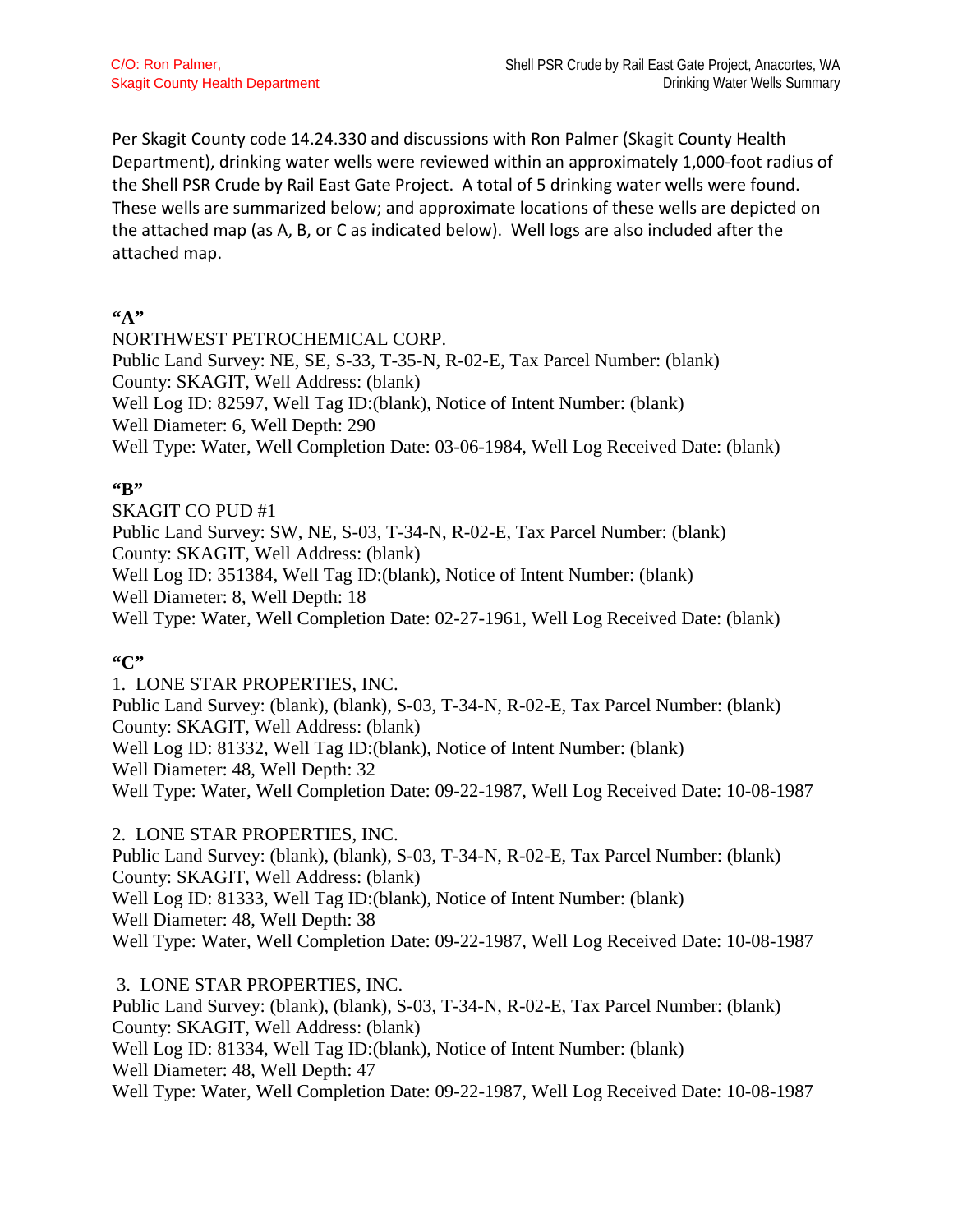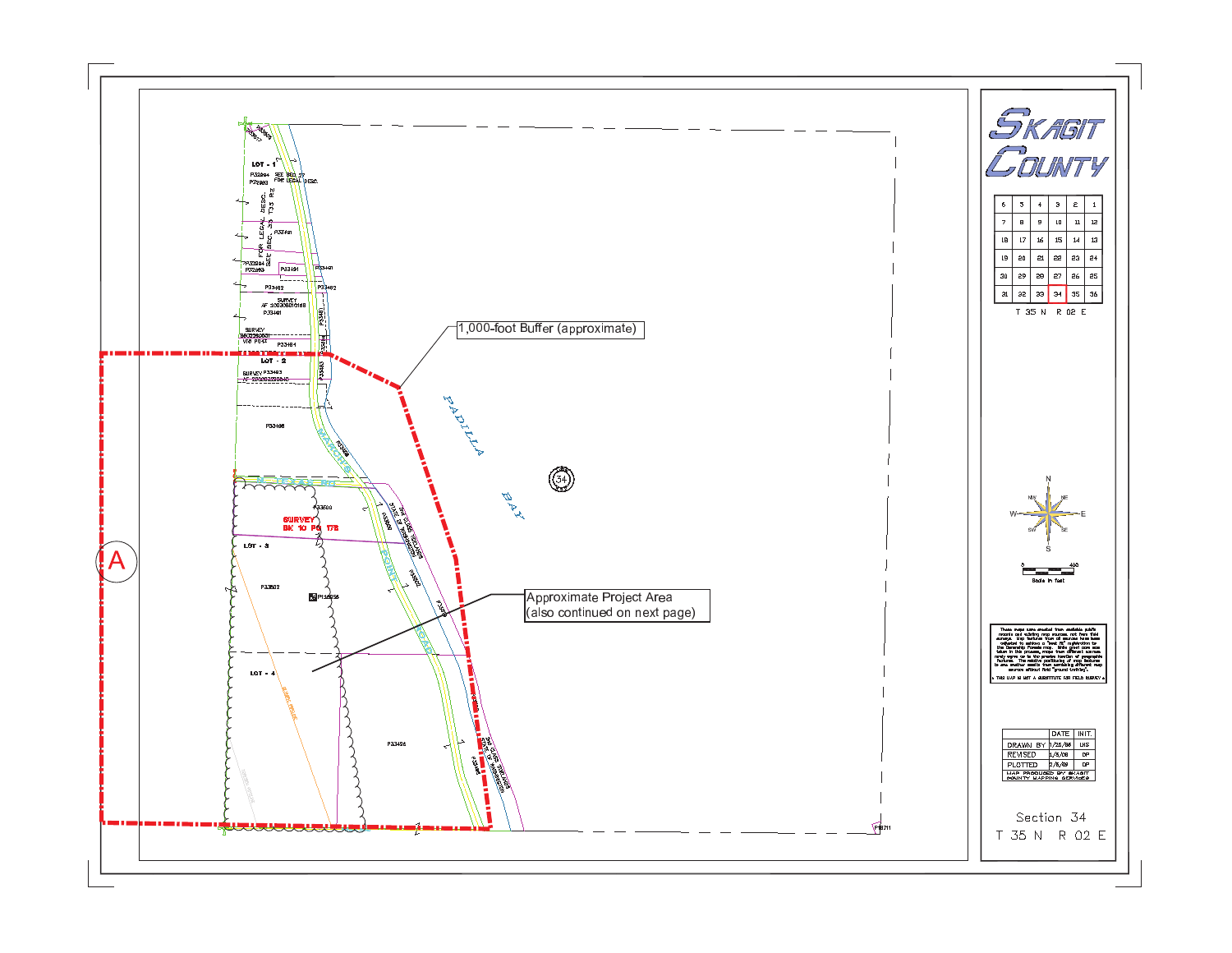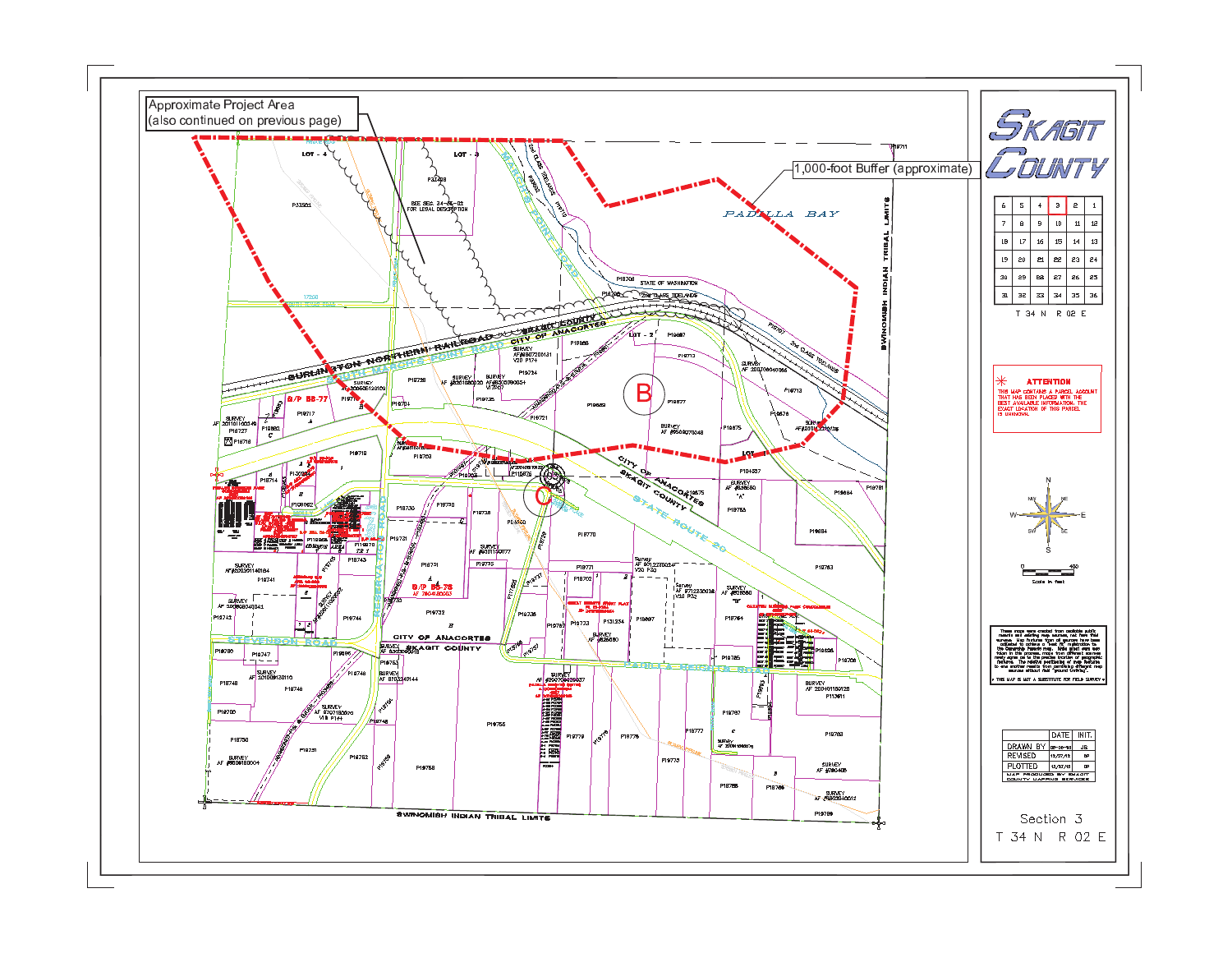File Original and First Copy with<br>Department of Ecology<br>Second Copy — Owner's Copy

# WATER WELL REPORT

 $35/2 - 33$  Her J

Application No

| Third Copy — Driller's Copy                                                                                                                                                         | <b>STATE OF WASHINGTON</b><br><b>Permit No.</b>                                                                                                                                                                                                                                                                     |                          |
|-------------------------------------------------------------------------------------------------------------------------------------------------------------------------------------|---------------------------------------------------------------------------------------------------------------------------------------------------------------------------------------------------------------------------------------------------------------------------------------------------------------------|--------------------------|
| (1) OWNER: Name Northwest Petrochemical Corp. Address P.O. Box 99 Anacortes, Wa. 98221                                                                                              |                                                                                                                                                                                                                                                                                                                     |                          |
| (2) LOCATION OF WELL: $_{\text{Country}}$ Skagit                                                                                                                                    | $\frac{1}{14}$ see 33 $\frac{1}{13}$ $\frac{1}{25}$ $\frac{1}{N}$ $\frac{1}{R}$ $\frac{1}{K}$ $\frac{1}{W}$                                                                                                                                                                                                         |                          |
| н<br>Bearing and distance from section or subdivision corner                                                                                                                        | $5$ Eaf NE $)$<br>or $J(NE d$ SE)                                                                                                                                                                                                                                                                                   |                          |
| (3) PROPOSED USE:<br>Municipal $\Box$<br>Domestic $\Box$ Industrial $\Box$                                                                                                          | $(10)$ WELL LOG:                                                                                                                                                                                                                                                                                                    |                          |
| Irrigation $\Box$ Test Well $\Box$<br>Other<br>Œ<br>RECHARGE                                                                                                                        | Formation: Describe by color, character, size of material and structure, and<br>show thickness of aquifers and the kind and nature of the material in each<br>stratum penetrated, with at least one entry for each change of formation.                                                                             |                          |
| Owner's number of well<br>$(4)$ TYPE OF WORK:<br>$(ii$ more than one) $\ldots$                                                                                                      | <b>MATERIAL</b>                                                                                                                                                                                                                                                                                                     | <b>FROM</b><br>то        |
| Outside Puis New well<br>Bored $\Box$<br>Method: Dug<br>х<br>$\Box$                                                                                                                 | <u>Clay _ _ _ _ _ _ _ _ _ _ _ _ _ _ _ _</u>                                                                                                                                                                                                                                                                         | 0                        |
| Driven □<br>Cable $\mathbf x$<br>Deepened<br>□<br>Rotary D.<br>$Jeltad$ $\Box$<br>Reconditioned []                                                                                  | Gray clay                                                                                                                                                                                                                                                                                                           | 10                       |
|                                                                                                                                                                                     | $G$ rav $clay$ $\ldots$ $\ldots$ $\ldots$                                                                                                                                                                                                                                                                           | 50<br>10                 |
| (5) DIMENSIONS:                                                                                                                                                                     | <b>Crav clay</b> ________________                                                                                                                                                                                                                                                                                   | 70<br>50                 |
|                                                                                                                                                                                     | $G$ ray $clay$ - $  -$                                                                                                                                                                                                                                                                                              | 95<br>70                 |
| (6) CONSTRUCTION DETAILS:                                                                                                                                                           | $Gray$ $clay$ $\frac{1}{1}$                                                                                                                                                                                                                                                                                         | 95<br>115<br>141         |
| Casing installed:<br>$6$ " Diam. from  0 ft. to  270 ft.                                                                                                                            | Grav clay                                                                                                                                                                                                                                                                                                           | 115<br><b>170</b><br>141 |
| Threaded $\Box$                                                                                                                                                                     | Water & fine sands                                                                                                                                                                                                                                                                                                  | 210<br>170               |
| Welded XI                                                                                                                                                                           | $\frac{1}{2}$ $\frac{1}{2}$ $\frac{1}{2}$ $\frac{1}{2}$ $\frac{1}{2}$ $\frac{1}{2}$ $\frac{1}{2}$ $\frac{1}{2}$ $\frac{1}{2}$ $\frac{1}{2}$ $\frac{1}{2}$ $\frac{1}{2}$ $\frac{1}{2}$ $\frac{1}{2}$ $\frac{1}{2}$ $\frac{1}{2}$ $\frac{1}{2}$ $\frac{1}{2}$ $\frac{1}{2}$ $\frac{1}{2}$ $\frac{1}{2}$ $\frac{1}{2}$ | 210<br>243               |
| <b>Perforations:</b> $Yes \Box$<br>No E                                                                                                                                             | Heaving sand, some clay                                                                                                                                                                                                                                                                                             | 249<br>243               |
|                                                                                                                                                                                     | Coarse sand, some pea gravel                                                                                                                                                                                                                                                                                        | 258<br>249               |
|                                                                                                                                                                                     | <u>Fine sand</u>                                                                                                                                                                                                                                                                                                    | 260<br>258               |
|                                                                                                                                                                                     | Fine sand                                                                                                                                                                                                                                                                                                           | 260<br> 264              |
|                                                                                                                                                                                     | Fine sand meduim to coarse sand                                                                                                                                                                                                                                                                                     | 267<br>264<br>277<br>267 |
| Screens: $Y_{es}$ $\uparrow$ No $\Box$                                                                                                                                              | Fine to medium sand                                                                                                                                                                                                                                                                                                 | 277<br>280               |
| Manufacturer's Name Johnson Well                                                                                                                                                    | <u>Fine sand</u><br>Medium to coarse sand                                                                                                                                                                                                                                                                           | 282<br>280               |
| Type Stainless steel Model No Type                                                                                                                                                  | Meduim to coarse sand & some pea                                                                                                                                                                                                                                                                                    |                          |
| Diam. 6. Slot size  015 from  . 270 ft. to  290 ft.                                                                                                                                 | gravel<br>__________                                                                                                                                                                                                                                                                                                | 282.<br>1290             |
|                                                                                                                                                                                     | Fine sand                                                                                                                                                                                                                                                                                                           | 1292<br>290              |
| <b>Gravel packed:</b> $Y_{es}$ $\Box$                                                                                                                                               |                                                                                                                                                                                                                                                                                                                     |                          |
|                                                                                                                                                                                     |                                                                                                                                                                                                                                                                                                                     |                          |
|                                                                                                                                                                                     |                                                                                                                                                                                                                                                                                                                     |                          |
| Material used in seal Bentonite.<br>No $\Box$<br>$Yes \Box$<br>Did any strata contain unusable water?                                                                               |                                                                                                                                                                                                                                                                                                                     |                          |
|                                                                                                                                                                                     | Der John Stann, this                                                                                                                                                                                                                                                                                                |                          |
|                                                                                                                                                                                     |                                                                                                                                                                                                                                                                                                                     |                          |
|                                                                                                                                                                                     | cham. was told                                                                                                                                                                                                                                                                                                      |                          |
|                                                                                                                                                                                     |                                                                                                                                                                                                                                                                                                                     |                          |
| Land-surface elevation<br>(8) WATER LEVELS:                                                                                                                                         |                                                                                                                                                                                                                                                                                                                     |                          |
|                                                                                                                                                                                     |                                                                                                                                                                                                                                                                                                                     |                          |
|                                                                                                                                                                                     |                                                                                                                                                                                                                                                                                                                     |                          |
| (Cap, valve, etc.)                                                                                                                                                                  |                                                                                                                                                                                                                                                                                                                     |                          |
| Drawdown is amount water level is                                                                                                                                                   |                                                                                                                                                                                                                                                                                                                     |                          |
| (9) WELL TESTS:<br>lowered below static level                                                                                                                                       | ∰ Completed…<br>Werk started                                                                                                                                                                                                                                                                                        | $\frac{10.84}{10.5}$     |
| Was a pump test made? Yes $\Box$<br>ft. drawdown after<br>hrs.<br>gal /min. with<br>Yield:                                                                                          | <b>WELL DRILLER'S STATEMENT:</b>                                                                                                                                                                                                                                                                                    |                          |
| <br>$\cdot$<br>$\ddot{\phantom{a}}$                                                                                                                                                 | This well was drilled under My jurisdiction and this report is                                                                                                                                                                                                                                                      |                          |
| 18<br><br>o                                                                                                                                                                         | true to the best of my knowledge and belief.                                                                                                                                                                                                                                                                        |                          |
| Recovery data (time taken as zero when pump turned off) (water level<br>measured from well top to water level)<br>Water <b>Le</b> vel<br>Water Level<br>Time<br>Time<br>Water Level | AF. ECQLOGY<br>Richardson We<br>NAME<br>(Person, firm, of corporation)                                                                                                                                                                                                                                              | Type or print)           |
| Time                                                                                                                                                                                |                                                                                                                                                                                                                                                                                                                     |                          |
|                                                                                                                                                                                     | AddressP.O. Box 44427 Tacoma, Wa. 98444.                                                                                                                                                                                                                                                                            |                          |
|                                                                                                                                                                                     |                                                                                                                                                                                                                                                                                                                     |                          |
|                                                                                                                                                                                     | (Well Driller)                                                                                                                                                                                                                                                                                                      |                          |
|                                                                                                                                                                                     |                                                                                                                                                                                                                                                                                                                     |                          |
|                                                                                                                                                                                     | License No 0419<br>Date                                                                                                                                                                                                                                                                                             | $5 - 29$ 19 $84$         |

(USE ADDITIONAL SHEETS IF NECESSARY)

The Department of Ecology does NOT Warranty the Data and/or the Information on this Well Report.

 $\ddot{\phantom{a}}$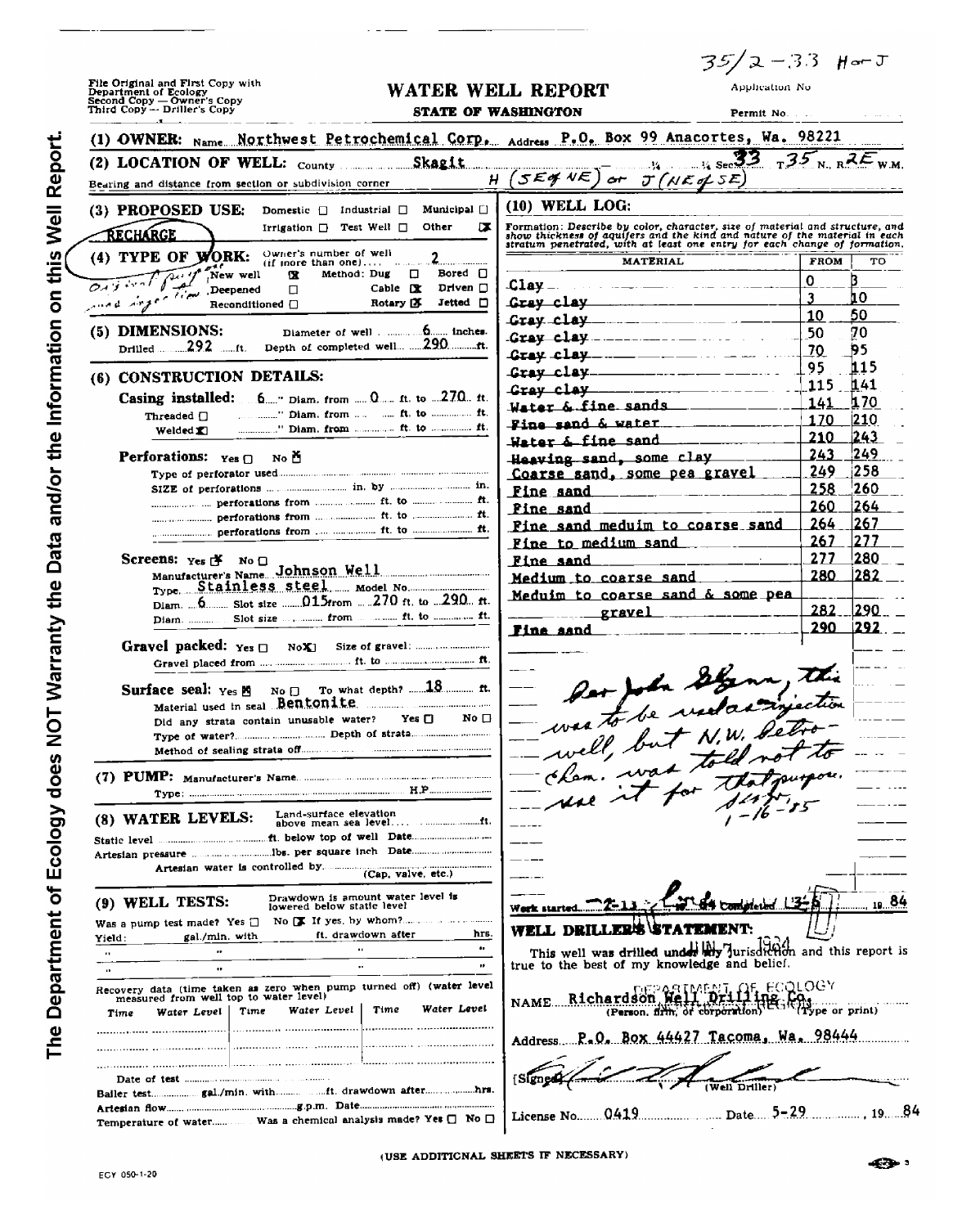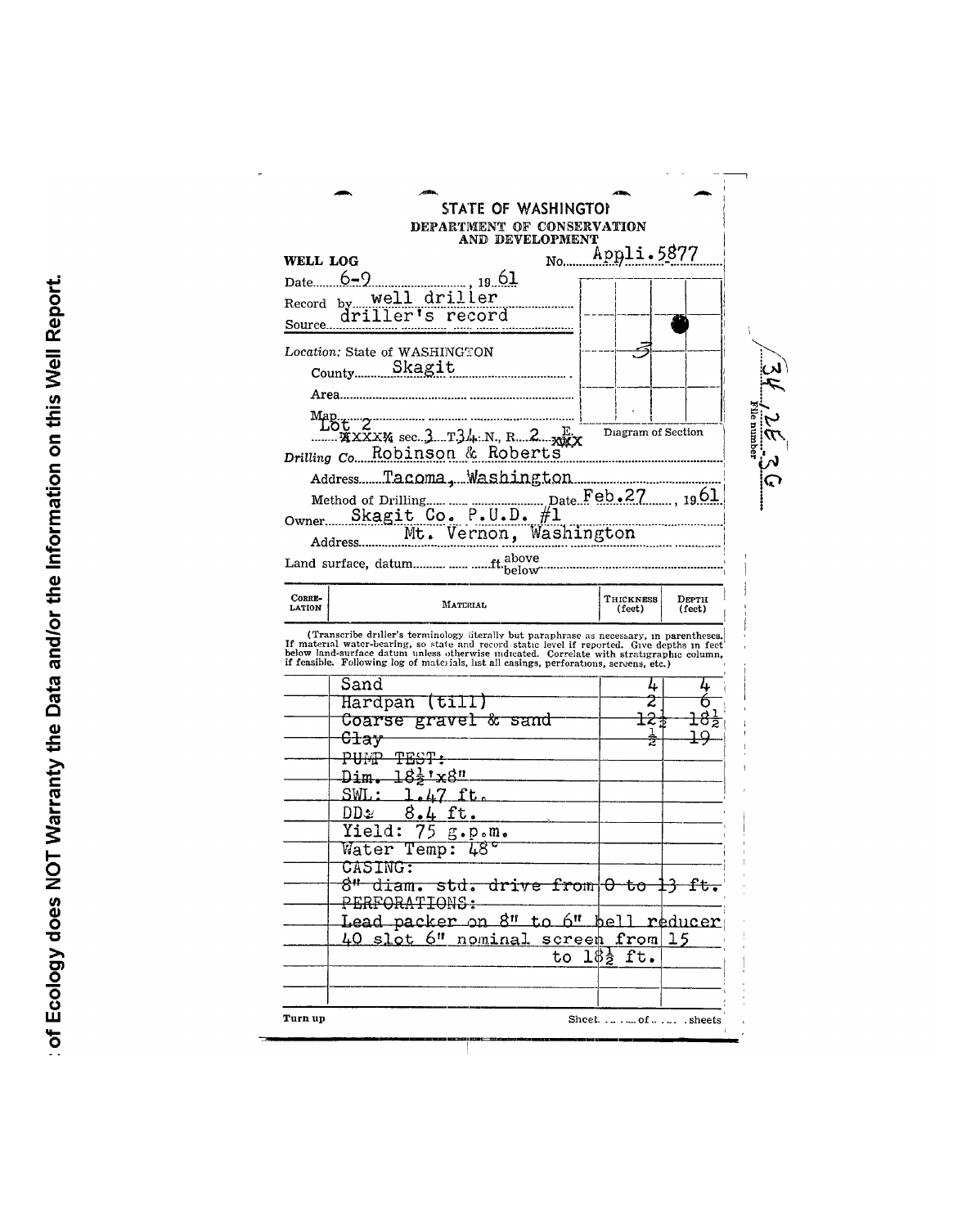| File Original and First Copy with |
|-----------------------------------|
| Department of Ecology             |
| Second Copy - Owner's Copy        |
| Third Copy -- Driller's Copy      |

 $\mathbf{L}$  and  $\mathbf{L}$ 

#### WATER WELL REPORT **STATE OF WASHINGTON**

3%コマ3 Application No.

 $\bar{H}$ 

 $\hat{\mathcal{L}}$  and

 $\blacksquare$ 

 $\bar{\mathcal{A}}$ 

Permit No. . . . .

|                                                                                                                                                                                                                                                     | (1) OWNER: Name Lone Star Properties, Inc. 4ddress 8204 Elmbrook Dr., Suite 140 Dallas, TX                                                                                                                                              |
|-----------------------------------------------------------------------------------------------------------------------------------------------------------------------------------------------------------------------------------------------------|-----------------------------------------------------------------------------------------------------------------------------------------------------------------------------------------------------------------------------------------|
| Skagit<br>(2) LOCATION OF WELL: County                                                                                                                                                                                                              |                                                                                                                                                                                                                                         |
| Bearing and distance from section or subdivision corner. See attached drawing.                                                                                                                                                                      |                                                                                                                                                                                                                                         |
| (3) PROPOSED USE:<br><b>Municipal</b> $\Box$<br>Domestic $\Box$ Industrial $\Box$                                                                                                                                                                   | $(10)$ WELL LOG:                                                                                                                                                                                                                        |
| Irrigation $\Box$ Test Well $\Box$<br>Other<br>α<br>N/A                                                                                                                                                                                             | Formation: Describe by color, character, size of material and structure, and<br>show thickness of aquifers and the kind and nature of the material in each<br>stratum penetrated, with at least one entry for each change of formation. |
| Owner's number of well<br>$(4)$ TYPE OF WORK:<br>$\mathbf{u}$ more than one)<br>Method Dug<br>o<br>Bored $\Box$<br>New well<br>Π<br>See notes<br>Driven □<br>Cable $\Box$<br>Deepened<br>o<br>Sec $6-9$ N/A                                         | тο<br><b>FROM</b><br><b>MATERIAL</b><br>Well $#3$                                                                                                                                                                                       |
| Rotary $\Box$<br>Jetted □<br>Reconditioned $\Box$                                                                                                                                                                                                   | Fill in of existing hand dug well.<br>Filled with chlorinated sand and                                                                                                                                                                  |
| Diameter of well 48  inches.<br>(5) DIMENSIONS:<br>Depth of completed well.32<br>$$ ft.<br>Drilled                                                                                                                                                  | topped with 6ft. of 1000 P.S.I.<br>$concrete.$ _____________                                                                                                                                                                            |
| (6) CONSTRUCTION DETAILS:                                                                                                                                                                                                                           |                                                                                                                                                                                                                                         |
| Casing installed:<br>minimum Plam, from the condition of the minimum ft.<br>Threaded $\Box$<br><b>Excellent Pt. to announce ft.</b><br>" Diam. from<br>Welded □                                                                                     |                                                                                                                                                                                                                                         |
| <b>Perforations:</b> $Y_{est}$<br>No $\Box$                                                                                                                                                                                                         |                                                                                                                                                                                                                                         |
| man and perforations from manufacture of the to manufacture of the                                                                                                                                                                                  |                                                                                                                                                                                                                                         |
|                                                                                                                                                                                                                                                     |                                                                                                                                                                                                                                         |
| Screens: $Yes \n\Box$<br>No <sub>1</sub>                                                                                                                                                                                                            |                                                                                                                                                                                                                                         |
| Slot size and all from an annual ft. to annual man ft.<br>Diam.                                                                                                                                                                                     |                                                                                                                                                                                                                                         |
|                                                                                                                                                                                                                                                     |                                                                                                                                                                                                                                         |
| Surface seal: $\gamma_{es}$ $\Box$<br>$No \nightharpoonup$<br>Material used in seal and an amount of the material material con-                                                                                                                     | <b>MORTHWEST</b>                                                                                                                                                                                                                        |
| No O<br>Yes <b>O</b><br>Did any strata contain unusable water?                                                                                                                                                                                      | $\mathcal{L}_{\mathcal{A}}$                                                                                                                                                                                                             |
| <u> 1999 - Jan James James James James James J</u> ames <b>H.P</b> . 2000 - 2000 - 2000 - 2000 - 2000 - 2000 - 2000 - 2000 - 2000 - 2000 - 2000 - 2000 - 2000 - 2000 - 2000 - 2000 - 2000 - 2000 - 2000 - 2000 - 2000 - 2000 - 2000 - 2000<br>Туре: |                                                                                                                                                                                                                                         |
| Land-surface elevation<br>(8) WATER LEVELS:<br>Static level                                                                                                                                                                                         |                                                                                                                                                                                                                                         |
| Artestan pressure<br>Artesian water is controlled by<br>(Cap, valve, etc.)                                                                                                                                                                          |                                                                                                                                                                                                                                         |
| Drawdown is amount water level is<br>(9) WELL TESTS:<br>lowered below static level                                                                                                                                                                  | Work started                                                                                                                                                                                                                            |
| $No \bigcap$ If yes, by whom?<br>$\cdots$<br>Was a pump test made? Yes $\square$<br>hrs<br>ft. drawdown after<br>gal /min. with<br>Yield :<br>$\bullet$<br>٠.<br>11<br>$\ddot{\phantom{a}}$<br>$\mathbf{r}$                                         | WELL DRILLER'S STATEMENT:<br>This well was drilled under my jurisdiction and this report is<br>true to the best of my knowledge and belief.                                                                                             |
| Recovery data (time taken as zero when pump turned off) (water level<br>measured from well top to water level)<br>Water Level<br>Time<br>Water Level<br>Time<br>Water Level  <br>$T$ ime                                                            | Excavating Northwest, Inc.<br>NAME.<br>(Type or print)<br>(Person, firm, or corporation)                                                                                                                                                |
| .                                                                                                                                                                                                                                                   | 98273<br>Address. 1783 Anderson Rd. Mount Vernon, WA                                                                                                                                                                                    |

[Signed] 216xn Hd  $\mathbb{Z}$ -t

(USE ADDITIONAL SHEETS IF NECESSARY)

..hrt

ft. drawdown after...........

Was a chemical analysis made? Yes  $\square$  No  $\square$ 

**Contract of Date and Service and Service Contract Contract Only 1980** 

Bailer test

Artesian flow.

Date of test

Temperature of water ...

gal /min. with.

 $\sim 10^{11}$  and  $\sim 10^{11}$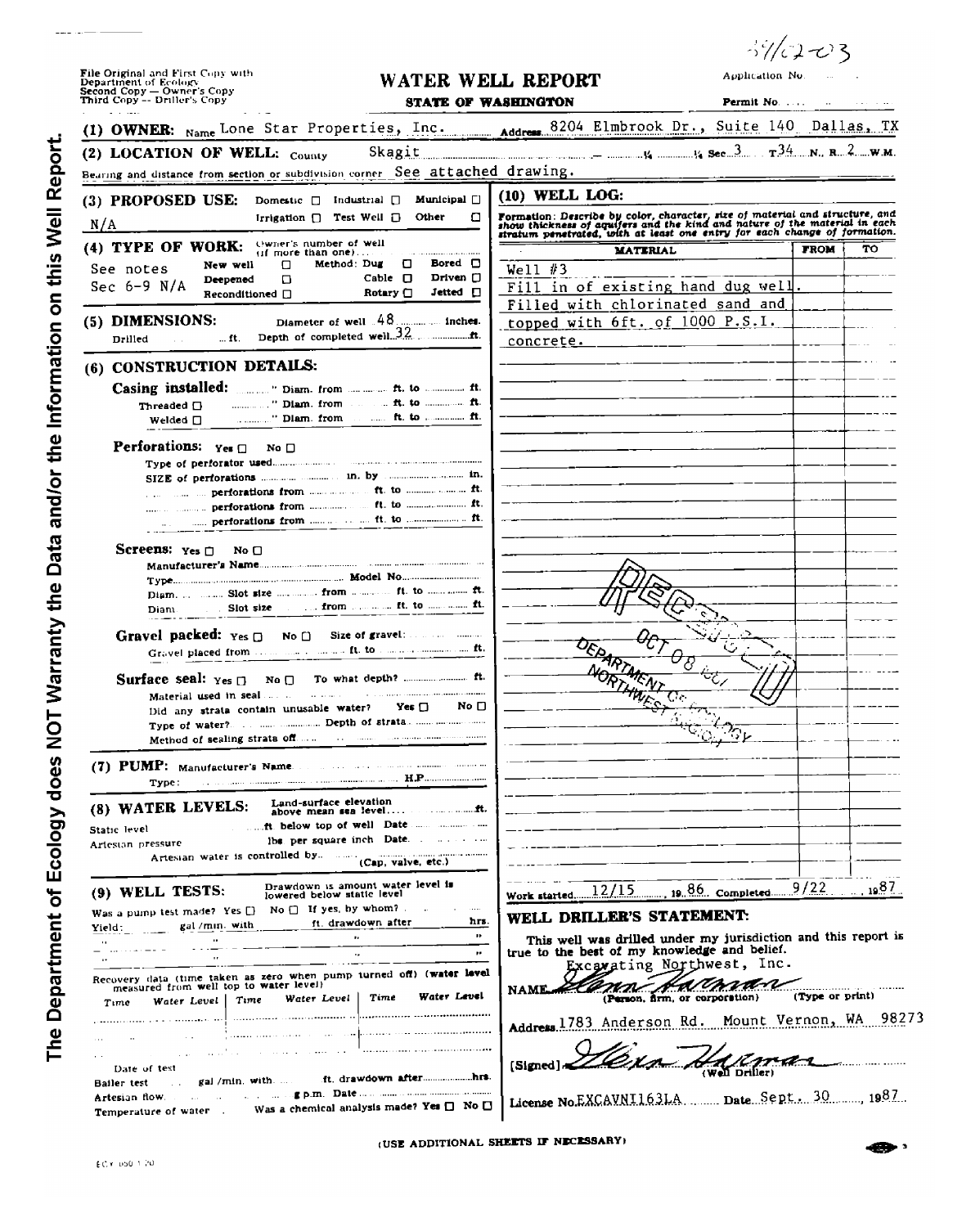| File Original and First Copy with<br>Department of Ecology<br>Second Copy -- Owner's Copy<br>Third Copy -- Driller's Copy                                                                                                      |                                                                | WATER WELL REPORT                                                                                                                                          | Application No.                                |             |    |
|--------------------------------------------------------------------------------------------------------------------------------------------------------------------------------------------------------------------------------|----------------------------------------------------------------|------------------------------------------------------------------------------------------------------------------------------------------------------------|------------------------------------------------|-------------|----|
|                                                                                                                                                                                                                                |                                                                | <b>STATE OF WASHINGTON</b>                                                                                                                                 |                                                |             |    |
| OWNER: Name Lone Star Properties, Inc. Address 8204 Elmbrook Dr., Suite 140 Dallas, TX                                                                                                                                         |                                                                |                                                                                                                                                            |                                                |             |    |
| (2) LOCATION OF WELL: $_{\text{Country}}$                                                                                                                                                                                      |                                                                |                                                                                                                                                            |                                                |             |    |
| Bearing and distance from section or subdivision corner-                                                                                                                                                                       |                                                                | See attached drawing                                                                                                                                       |                                                |             |    |
| (3) PROPOSED USE:<br>Domestic $\Box$ Industrial $\Box$                                                                                                                                                                         | Municipal []                                                   | (10) WELL LOG:                                                                                                                                             |                                                |             |    |
| Irrigation $\Box$ Test Well $\Box$<br>N/A                                                                                                                                                                                      | ο<br>Other                                                     | Formation: Describe by color, character, size of material and structure, and<br>show thickness of aguifers and the kind and nature of the material in each |                                                |             |    |
| Owner's number of well<br>(4) TYPE OF WORK:<br>$(i)$ more than one)                                                                                                                                                            |                                                                | stratum penetrated, with at least one entry for each change of formation.<br><b>MATERIAL</b>                                                               |                                                | <b>FROM</b> | то |
| Method: Dug<br>New well<br>D.<br>See notes                                                                                                                                                                                     | Ω<br>Bored $\Box$                                              | $Well1$ #2                                                                                                                                                 |                                                |             |    |
| 0.<br>Deepened<br>sec 6-9 N/A<br>Reconditioned                                                                                                                                                                                 | Driven $\square$<br>Cable $\Box$<br>Jetted □<br>Rotary $\Box$  | Fill in of existing hand dug well.                                                                                                                         |                                                |             |    |
|                                                                                                                                                                                                                                |                                                                | Filled with chlorinated sand and                                                                                                                           |                                                |             |    |
| (5) DIMENSIONS:<br>Diameter of well                                                                                                                                                                                            | 48<br>inches.                                                  | topped with 6ft. of 1000 P.S.I.                                                                                                                            |                                                |             |    |
| n.<br>Drilled                                                                                                                                                                                                                  |                                                                | concrete.                                                                                                                                                  |                                                |             |    |
| (6) CONSTRUCTION DETAILS:                                                                                                                                                                                                      |                                                                |                                                                                                                                                            |                                                |             |    |
| Casing installed:<br>ment Diam from a sense it to mean on it.                                                                                                                                                                  |                                                                |                                                                                                                                                            |                                                |             |    |
| Threaded $\Box$                                                                                                                                                                                                                |                                                                |                                                                                                                                                            |                                                |             |    |
| Welded $\sqcap$                                                                                                                                                                                                                |                                                                |                                                                                                                                                            |                                                |             |    |
| <b>Perforations:</b> $Yes \Box$<br>No <sub>1</sub>                                                                                                                                                                             |                                                                |                                                                                                                                                            |                                                |             |    |
|                                                                                                                                                                                                                                |                                                                |                                                                                                                                                            |                                                |             |    |
| in the secret perforations from the manner of the to implementation ft.                                                                                                                                                        |                                                                |                                                                                                                                                            |                                                |             |    |
|                                                                                                                                                                                                                                |                                                                |                                                                                                                                                            |                                                |             |    |
| in the competitions from manual and the to minimum of the                                                                                                                                                                      |                                                                |                                                                                                                                                            |                                                |             |    |
| <b>Screens:</b> $Yes \Box$<br>No □                                                                                                                                                                                             |                                                                |                                                                                                                                                            |                                                |             |    |
|                                                                                                                                                                                                                                |                                                                |                                                                                                                                                            |                                                |             |    |
|                                                                                                                                                                                                                                |                                                                |                                                                                                                                                            |                                                |             |    |
|                                                                                                                                                                                                                                |                                                                |                                                                                                                                                            |                                                |             |    |
| Gravel packed: $y_{es \Box}$<br>No <sub>1</sub>                                                                                                                                                                                |                                                                |                                                                                                                                                            |                                                |             |    |
| Gravel placed from  manner at most fit to manufacturer and fit.                                                                                                                                                                |                                                                |                                                                                                                                                            |                                                |             |    |
|                                                                                                                                                                                                                                |                                                                |                                                                                                                                                            |                                                |             |    |
| Surface seal: $Yes \Box$ No $\Box$<br>Material used in seal and a manufacture and a manufacture and manufacture                                                                                                                |                                                                |                                                                                                                                                            | $\theta_{\underline{\partial}}$                |             |    |
| Did any strata contain unusable water? Yes                                                                                                                                                                                     | $N_0$ $\Box$                                                   |                                                                                                                                                            |                                                |             |    |
|                                                                                                                                                                                                                                |                                                                | <b>EPARTMENT</b>                                                                                                                                           |                                                |             |    |
|                                                                                                                                                                                                                                |                                                                |                                                                                                                                                            |                                                |             |    |
| (7) PUMP: Manufacturer's Name. The contraction of the contract of the contract of the contract of the contract of the contract of the contract of the contract of the contract of the contract of the contract of the contract |                                                                |                                                                                                                                                            |                                                |             |    |
|                                                                                                                                                                                                                                |                                                                |                                                                                                                                                            |                                                |             |    |
| Land-surface elevation<br>(8) WATER LEVELS:                                                                                                                                                                                    |                                                                |                                                                                                                                                            |                                                |             |    |
| Static level                                                                                                                                                                                                                   |                                                                |                                                                                                                                                            |                                                |             |    |
| Artesian pressure<br>Artesian water is controlled by.                                                                                                                                                                          | lbs, per square inch. Date                                     |                                                                                                                                                            |                                                |             |    |
|                                                                                                                                                                                                                                | (Cap, valve, etc.)                                             |                                                                                                                                                            |                                                |             |    |
| Drawdown is amount water level is<br>(9) WELL TESTS:<br>lowered below static level                                                                                                                                             |                                                                |                                                                                                                                                            |                                                |             |    |
| Was a pump test made? Yes $\square$ No $\square$ If yes, by whom?                                                                                                                                                              |                                                                |                                                                                                                                                            |                                                |             |    |
| ft. drawdown after<br>gal /mm. with<br>Yıeld                                                                                                                                                                                   | hrs.<br>$\bullet\bullet$                                       | WELL DRILLER'S STATEMENT:                                                                                                                                  |                                                |             |    |
|                                                                                                                                                                                                                                | п.                                                             | This well was drilled under my jurisdiction and this report is<br>true to the best of my knowledge and belief.                                             |                                                |             |    |
| Recovery data (time taken as zero when pump turned off) (water level                                                                                                                                                           |                                                                |                                                                                                                                                            |                                                |             |    |
| measured from well top to water level)                                                                                                                                                                                         |                                                                | NAME Excavating Northwest, Inc.                                                                                                                            |                                                |             |    |
| Water Level   Time<br>Water Level   Time<br>Tune                                                                                                                                                                               | Water Lavel                                                    |                                                                                                                                                            | (Person, firm, or corporation) (Type or print) |             |    |
|                                                                                                                                                                                                                                |                                                                | Address. 1783 Anderson Rd. Mount Vernon, WA 98273                                                                                                          |                                                |             |    |
| and the company of the com-                                                                                                                                                                                                    | سواوستنسوا المتابعة المستنقصة أكالم المتابعة المتابعة والمنافس |                                                                                                                                                            |                                                |             |    |
| Date of test                                                                                                                                                                                                                   |                                                                | [Signed] <i>ad</i> ‰                                                                                                                                       | $\mathcal{H}_{\text{(Well Driller)}}$          |             |    |
| gai / min with<br>Bailer test<br>Artesian flow, and compared the comparing pin. Date and an announcemental                                                                                                                     | .ft. drawdown afterhrs.                                        |                                                                                                                                                            |                                                |             |    |
| <b>Temperature of water</b>                                                                                                                                                                                                    | Was a chemical analysis made? Yes $\square$ No $\square$       | License No. EXCAVNIi63LA Date Sept. 30 1987                                                                                                                |                                                |             |    |

(USE ADDITIONAL SHEETS IF NECESSARY)